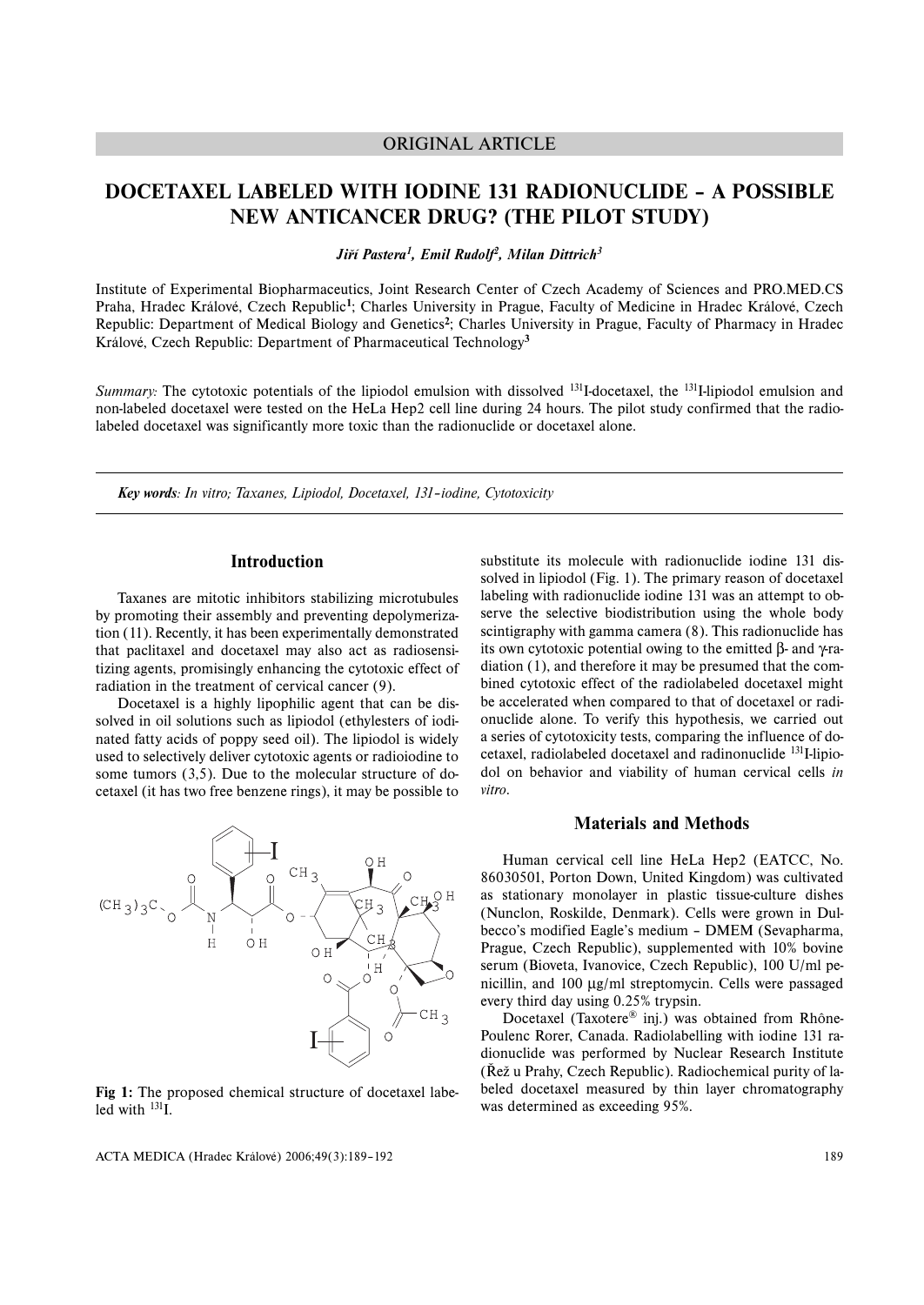

**Fig. 2A:** The effect of 200 μg/ml docetaxel, 131I-lipiodol and <sup>131</sup>I-docetaxel solutions at 10x dilution on viability of HeLa Hep2 cells during 24h as measured by WST-1 assay. Presented values are means  $\pm$  SD of sixteen independent spots.

\*denotes significant difference from control culture at P<0.05, # denotes significant difference from cultures treated with docetaxel at P<0.05 using one way-Anova test, with post test Dunnet's



**Fig. 2B:** The photomicrograph of HeLa Hep2 cells treated with <sup>131</sup>I-docetaxel at 10x dilution after 24 hours (final conc. 200 μg/ml and activity 2 MBq). The cells are detached, with the remaining ones showing various perturbations. White arrow indicates blebbing membrane. Phase contrast 400x.



#### Time (24 hours)

**Fig. 2C:** The effect of 20 μg/ml docetaxel, 131I-lipiodol and <sup>131</sup>I-docetaxel solutions at 100x dilution (final conc. 20 μg/ml and activity 0.2 MBq) on viability of HeLa Hep2 cells during 24h as measured by WST-1 assay. Presented values are means  $\pm$  SD of sixteen independent spots.

\*denotes significant difference from control culture at P<0.05, # denotes significant difference from cultures treated with docetaxel at P<0.05 + denotes significant difference from cultures treated with 20 μg/ml docetaxel at P<0.05 using one way-Anova test, with post test Dunnet's



**Fig. 2D:** The photomicrograph of HeLa Hep2 cells treated with <sup>131</sup>I-docetaxel at 100x dilution (final conc. 20 μg/ml and activity 0.2 MBq) after 24 hours. No viable cells are visible. Phase contrast 400x.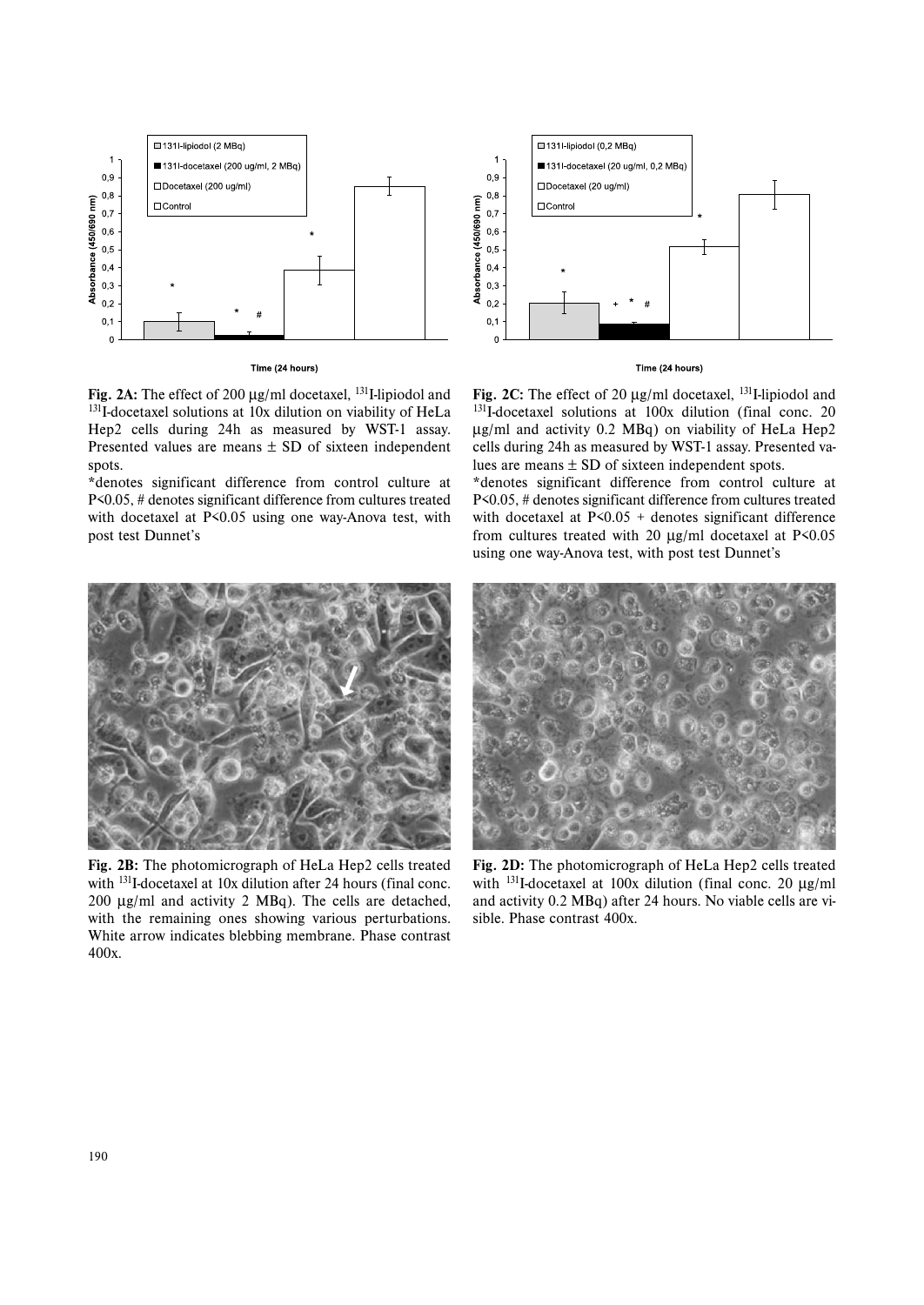Nonactive lipiodol oil solution (ethiodized poppy seed oil) was obtained from LIPIODOL® Ultra-Fluid (BYK, Germany), and <sup>131</sup>I-lipiodol was from LIPIOCIS™ (CIS Bio International, France). One ml of 131I-lipiodol or lipiodol with dissolved 131I-docetaxel (10 mg) was added dropwise to the 4 ml solution containing Poloxamer 188 (Synperonic PE/F 68, ICI Surfactants, Cleveland, England), Polysorbat 20 (Tween 20, ICI Surfactants, Cleveland, England), and water and ultrasonicated with 40 W input in pulses lasting 2 seconds with 0.5 second pauses for 2 minutes. The 20% emulsions were used for the experiments. The radioactivity of both emulsions was determined at 20  $MBq/ml$ . The emulsion of  $^{131}$ I-lipiodol and lipiodol with dissolved <sup>131</sup>I-docetaxel were diluted with DMEM 10x (500 μl of 20 % emulsion to 5 ml of medium) and 100x (50 μl of 20 % emulsion to 5 ml of medium). Docetaxel was prepared as 200 μg/ml stock solution in non-serum DMEM. The concentrations of 200 μg/ml and 20 μg/ml, respectively, which corresponded to the concentrations in 10x and 100x dilutions of lipiodol emulsion with dissolved 131I-docetaxel were used.

HeLa Hep2 cells were seeded onto thirty Petri dishes at concentration of 1 x  $10^6$  cells/ml and left in an incubator for 24h at 37 °C and 5%  $CO<sub>2</sub>$ . After 24 hours, the cells were rinsed with a fresh medium and exposed for 24h to 5 ml of medium containing tested emulsions (five Petri dishes each) at appropriate concentration. At regular intervals, the medium was aspirated and the cell morphology was examined under the Olympus CK2 phase contrast microscope.

To test the viability, WST-1 colorimetric assay, which is based on the cleavage of the tetrazolium salt to colored formazan by mitochondrial dehydrogenases in viable cells was employed. HeLa Hep2 cells at concentration 6,000 cells/well in 200 μl of DMEM containing 10% bovine serum were seeded in two 96–well microtiter plates, with the first column of wells without cells (blank). The cells were incubated 24h at 37 °C and in 5%  $CO<sub>2</sub>$ . After incubation, the medium was replaced with a medium containing tested emulsions and cultivated for 24h at 37  $^{\circ}$ C and 5% CO<sub>2</sub>. After this period, 100 μl of WST-1 was added. The cells were further incubated for 2h. The absorbance was recorded at 450 nm with 650 nm of reference wavelength by a scanning multiwell spectrophotometer. In all cases, the absorbance of the tested substance in medium alone was recorded to determine whether it interfered with the assay. Each tested solution was tested in sixteen independent spots. Statistical analysis was carried out with a statistical program GraphPad Prism, using one-way Anova test with Dunnet's post test for multiple comparisons. Results were compared with control samples, and means were considered significant if P<0.05.

## **Results**

All tested emulsions proved to be toxic for HeLa Hep2 cells in the interval of 24 hours. In comparison with with <sup>131</sup>I-lipiodol or non-labeled docetaxel, <sup>131</sup>I-docetaxel proved to be significantly more efficient (Fig. 2A, C), producing the first observable changes as soon as 2h after the beginning of the treatment. There was a difference in the observed morphological appearance of HeLa Hep-2 cells exposed to differing concentrations of <sup>131</sup>I-docetaxel. While the 10x dilution inflicted rapid changes including cell shrinkage and nuclear fragmentation (Fig. 2B), the100x dilution had a less dramatic effect involving membrane blebbing and slower cell degradation (Fig. 2D).

#### **Discussion**

Our results demonstrate that it is possible to label docetaxel with 131I radionuclide and such a preparation may be emulsified in lipiodol medium standartly used for the delivery of cytostatic drugs to selected tumors (Fig. 1). Furthermore, such a radiolabeled <sup>131</sup>I-docetaxel in the therapeutic concentrations acts on the exposed cervical cells with a higher speed and efficacy than <sup>131</sup>I-lipiodol or docetaxel alone. In addition, our observations suggest that <sup>131</sup>I labeled docetaxel might induce two different types of cell death – apoptosis or necrosis depending on the employed concentration. Whether this effect is due to the amplified radiosensitization of the exposed cells caused by docetaxel, with the radiation only completing the entire process, or some other mechanisms are involved remains to be elucidated (2,6,9). The use of a radioactively labeled cytostatic drug may be beneficial due to several reasons. Firstly, by combining two different mechanisms of action; i.e. microtubule stabilization and direct DNA interference it could greatly enhance tumor cell killing properties of such therapy while preventing the rapid development of resistance which so often burdens otherwise promising potential of taxol-based therapy (4,11). Secondly, the synergistic functioning of this preparation may allow reduction in overall therapeutic doses and adjustment of treatment regimen in individual patients, thereby reducing size effects of the therapy (4).

Thus it seems that radiolabeled 131I-docetaxel as well as other 131I-taxanes (7,10) holds a promising therapeutic potential whose mechanism and efficacy might be worth of further investigation both in vitro as well as in vivo.

#### *Acknowledgments*

The project of the biodistribution of the <sup>131</sup>I-lipiodol and <sup>131</sup>I-docetaxel and this pilot study of the cytotoxicity were